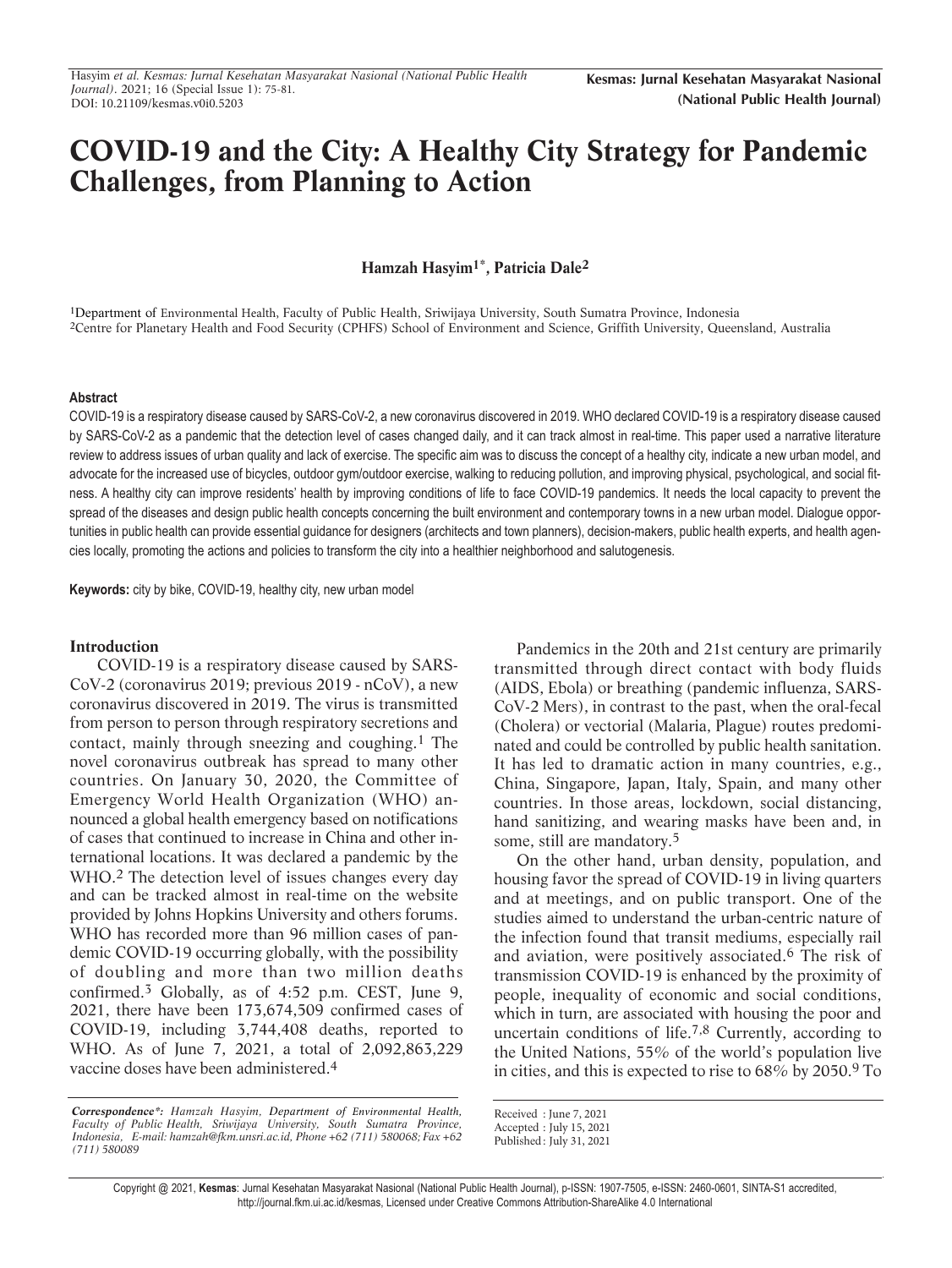<span id="page-1-0"></span>take effective measures in addressing urban health, the various sectors need to be integrated (i.e., a holistic intersectoral approach). Stakeholders include the health and other government departments, non-government organizations, the private sector, and the public. A Healthy City project aims to bring together public, private, and voluntary partnerships to focus on urban health problems in a participatory manner broadly and improve residents' health by improving conditions of life. Thus, developing a cross-sectoral approach integrated with community participation is an essential feature of healthy cities.

In addition, environmental planning and design for public health are essential. Data from several sources have identified that airborne viruses are carried on fine particles spreading into the environment. Deforestation, global warming, and atmospheric pollution can accelerate the spread of viruses such as SARS-CoV-2.[10](#page-5-0) Another study investigated the relationship between air pollutants and COVID-19 spread in Jakarta, Indonesia, during the impact of large-scale social restriction (LSSR). During the LSSR period, the air pollution index (API) of  $PM<sub>2.5</sub>$ , PM<sub>10</sub>, CO, SO<sub>2</sub>, and NO<sub>2</sub> decreased by 9.48%, 15.74%, 29.17%, 6.26%, and 18.34%, respectively. In contrast,  $O_3$  increased by 4.06%. Another study discovered sigmificant positive correlations between  $SO_2$ , CO, and  $PM<sub>2.5</sub>$  and COVID-19 cases. The area has become vulnerable to COVID-19 infection due to  $SO_2$ , CO, and  $PM<sub>2.5</sub>$  exposure.<sup>[11](#page-5-0)</sup>

The health of city populations depends on the condition of life and style of living. Factors in the day-to-day life, which significantly affect health status, are referred to as "determinants of health." These include the availability of water, sanitation, nutrition, food safety, health care, housing and working conditions, education, lifestyle, demography, and changes in income. In addition, environmental, physical, social, and economic factors are included. Improving the determinants of health is not easy in many situations. Encouraging increased use of bicycles, outdoor gym/outdoor exercise, walking to reducing pollution, and improving physical, psychological,

and social fitness is a continuing concern within a healthy city's concept.

For this reason, it needs comprehensive action to deal with the COVID-19 pandemic, not only in implementing the health protocol of COVID-19 but also applying the concept of a healthy city, which reduces environmental pollution and also provides health benefits to people. For example, outdoor gym/outdoor exercise, walking, and cycling contribute to reducing air pollution and improving the community's physical, psychological, and social fitness. Therefore, this article aimed to discuss the concept of a healthy city, suggest a new urban model, and advocate for increased outdoor exercise, including bicycle use and walking, and providing activity that reduces air pollution. This study also offered a strategic direction with some focus on Indonesia.

# **Method**

This article conducted a narrative literature review using ScienceDirect search engine. The inclusion criteria were literature searched from 2020 to 2021 (the last two years) based on keywords relevant to the topics of interest. The searches included the terms of: "healthy city strategy," "new urban model," and "city by bike" in connection with COVID-19. The kind of article was recorded, for example, if it was a review or a research article and if available with Open Access. Articles that were not available in Open Access were excluded. The articles selected were analyzed qualitatively based on the information about healthy city strategy, new urban model, and city by bike and in the context of COVID-19.

## **Results**

The recent paper using a narrative literature review by ScienceDirect engine, found 61 articles, 51 in 2021 and 10 in 2020, with seven review articles and 54 research articles. There were 22 kinds of Open Access articles, 19 in 2021 and 3 in 2020 selected based on exclusion and inclusion criteria. These included one review article and 21 research articles in a range of areas



**Figure 1. A Literature Search from ScienceDirect Engines**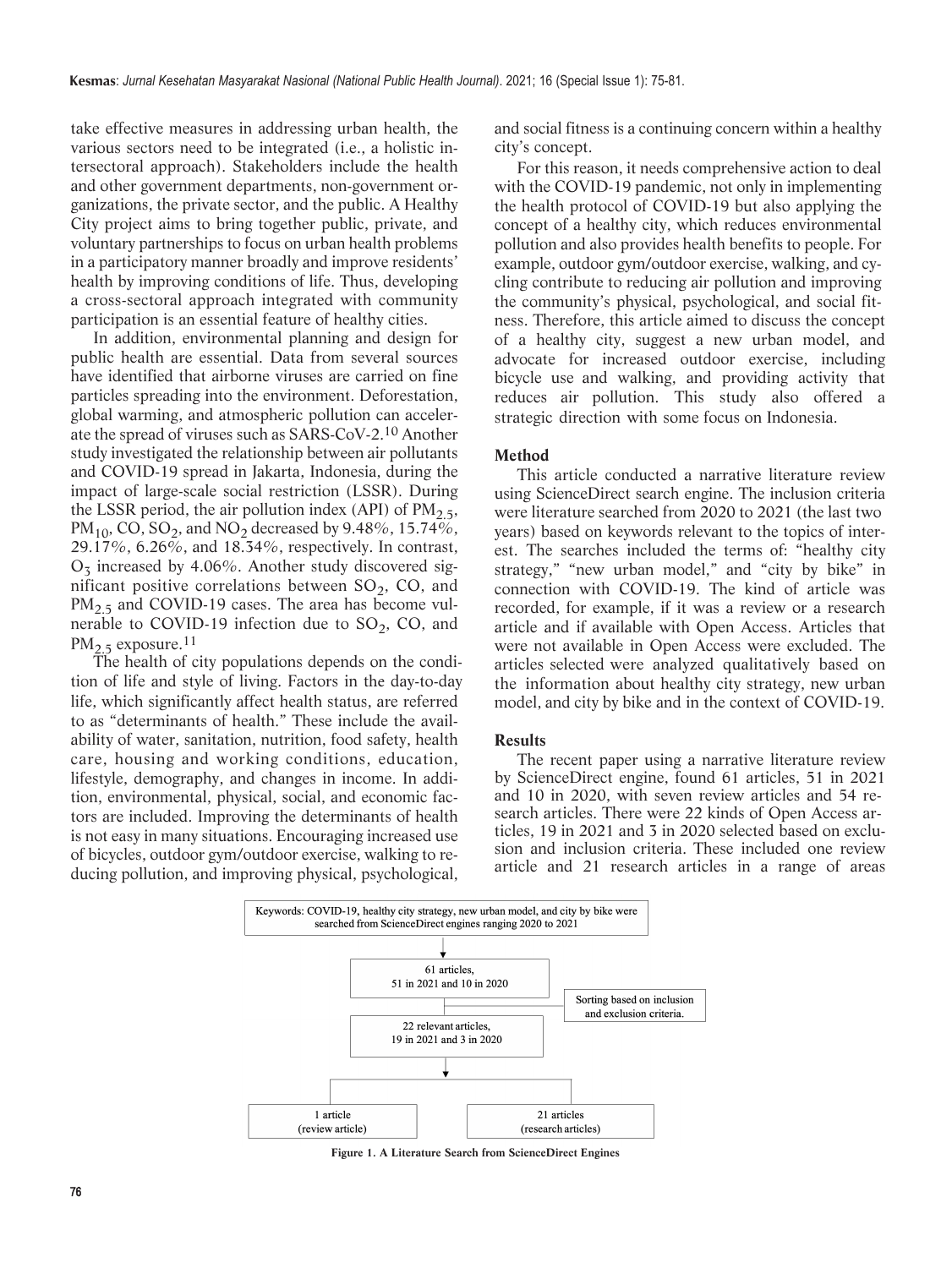including Social Sciences, Engineering, Environmental Science, Decision Sciences, Medicine and Dentistry, Economics, Econometrics and Finance, and Energy.

Finally, the articles were reviewed and discussed using a comprehensive, critical, and objective analysis of the current knowledge to lead to a healthy city strategy to minimize COVID-19 and improve the community's general health. The literature search strategy from ScienceDirect engines is shown in [Figure 1.](#page-1-0)

Critical articles reported in the scoping review helped identify lessons learned for cities from the COVID-19 pandemic in the post-pandemic era. Moglia et al. outlined three urban missions to guide a green urban recovery. These are to speed up the changes to urban mobility, achieve sustainable urban development, and build resilient urban infrastructure. They defined six transition pathways for urban mobility, energy, food, housing, health, and nature. These pathways can provide a roadmap for green recovery in cities while also increasing resilience.[12](#page-5-0) Given that recent evidence predicts that urban cycling will continue to grow in Latin American cities, it is critical to implement policies and educational/training improvements to improve cyclist safety and health in the cities.<sup>[13](#page-5-0)</sup> To become sustainable, cities are experiencing transformative changes. Identifying and describing the increasing adoption of big data technologies can assist policymakers and planners in assessing the benefits and costs when implementing sustainable urban transformations.[14](#page-5-0)

# **Discussion**

Exploring a Healthy City strategy to deal with a pandemic is a challenge from planning to action. This section discusses the following areas: a healthy city, a new urban model, and a city by bike (increased exercise and pollution reduction).

# **Healthy City**

World Health Organization (WHO) published a manifesto for healthy and green recovery from COVID-19, including building healthy and decent habitation. Creating a healthy city is important during Pandemic COVID-19, which requires support and investment. Healthy cities are defined as cities that constantly develop and improve the physical and social environment and expand the power base of communities that enable people to support each other to carry out all life functions mutually. Healthy Cities is a global attempt to prioritize the agenda for a social, economic, and political government town. For the past 30 years, the WHO European Healthy Cities Network has included approximately 100 major cities and about 30 national networks.

Population growth in urban areas is a global phenomenon, and countries in the Pacific West area are no exception. It is great to make cities carbon neutral, more

habitable, and healthier by transport and city planning. Recently, the WHO for the Region Pacific West has been working together with its members, developing several Healthy City initiatives to improve the health of urban areas. However, it is not easy to measure the results: an index is required, standards set, and the impact of each component of health needs to be determined. It further supports the idea that rating the effect of fitness is required to develop public policy.

Furthermore, the main features of the Healthy City project include a political commitment with high levels of collaboration amongst the cross-sectoral community; community participation; integration of activities; development of urban health profiles and local action plans; monitoring and evaluation periodically. In addition, there needs to be participatory research and analysis, sharing information, media engagement, the incorporation of views from all groups in the community, sustainability mechanisms, connection with society and the development of human beings, and national and international networks. The measurement involves ten metrics of healthy lifestyles, including the rate of obesity and pollution levels. Each metric is assigned a score, which is then added to yield a score out of 100. The Spotahome Healthiest Cities Index showed that Amsterdam was number one in 2018.[15](#page-5-0)

Information about public health can provide valuable rules and guidance for designers (architects and town planners), decision-makers, expert public health, and health agencies locally, promoting holistic policies and actions to transform the city into more healthy neighborhoods.[16](#page-5-0) These factors may explain the relatively good correlation between a multidisciplinary approach to develop systemic operational skills capable of dealing with complexity and a paradigm for assessing the effects of the current pandemic. The contemporary challenge is how to re-design public health concepts concerning the built environment and new cities? The following section considers this question, with examples from cities that have implemented a healthy city approach and standards of human behavior to minimize COVID-19 transmission.

# **New Urban Model**

Urbanization can reduce human hardship and suffering, so urban health development must create sustainable urban communities, promoting healthy living, cross-sectoral approaches and political will, and comprehensive urban renewal programs.[17](#page-5-0) Previous studies have demon-strated that urbanization has taken place rapidly in the past two decades.[18](#page-5-0) Urbanization is expected to continue in the years to come, particularly in developing countries. While urbanization provides opportunities for employ-ment, education, and socioeconomic development, it also raises several issues of health detriment related to determinants of health (intro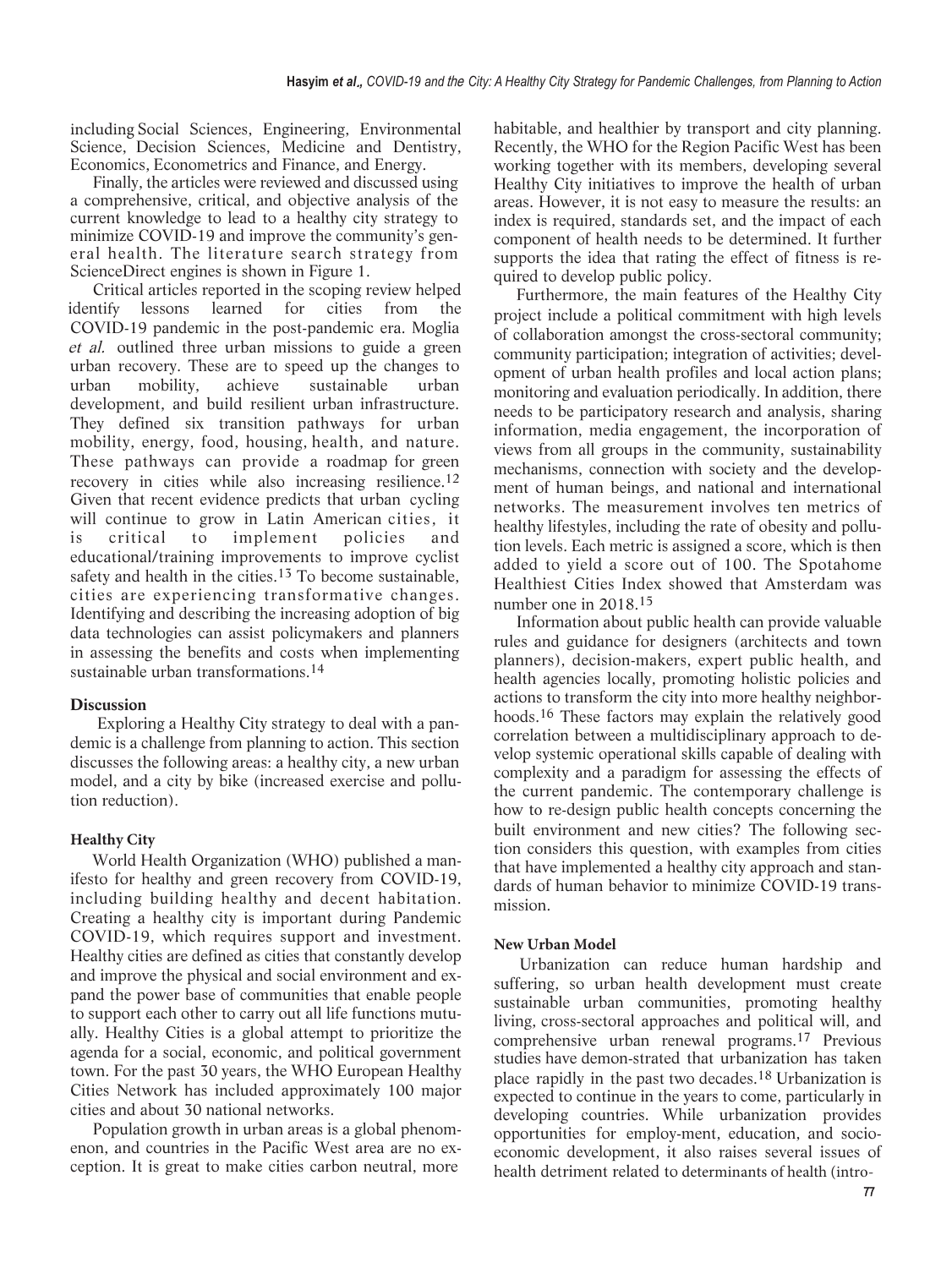duced above). Health is related to the adequacy of medical health services. However, it is also associated with the urban physical, social, and economic environment, and society's lifestyle and behavior. Planning can remediate some of the health problems caused by poor quality in the determinants. Therefore, the solution to the problem of urban health areas requires the effective involvement of the nonhealth sector (e.g., industry, transport, energy work, education, commerce, utilities, and services the City, planning the City, and other similar items). Besides, it included the organization of nongovernmental, private sector, and community.

In some cities, a new planning concept has been introduced to overcome planning problems, and it includes the condensed City, large blocks, 15-Minute City away, car-free, or a combination of them. Condensed (or 'solid') cities are characterized by a high density of settlements and shorter travel distances. They have lower emis-

sions of  $CO<sub>2</sub>$  than extensive cities and are healthier because of the diverse land use, briefer travel trips, and the opportunity for healthier mobility options. For example, Barcelona (Spain) plans to make more than 500 superblocks to reduce vehicle motor traffic and provide more space for people, traveling is active, and green space.[19](#page-5-0) This superblock will reduce air pollution, noise levels, and heat islands effects while increasing green space and physical activity. It is estimated that they can prevent nearly 700 premature deaths in the city each year.

 Similar principles were applied in other countries. France introduced a model of the 15-Minute City so that places of work, school, entertainment, and activities of others can be reached within 15 minutes walking. The 15-Minute City concept is a quite radical approach and will require monitoring.<sup>[20](#page-5-0)</sup> It also provides the possibility of reducing inequality as it is a model that involves the mixing of groups of the population that differs from a model zoning settlement related to the status of the social economy. It also will reduce travel distance and thus reduce both  $CO<sub>2</sub>$ , air pollution, and noise level. Hamburg (Germany) plans to be free from cars by 2034 to overcome the climate crisis.[21,22](#page-6-0) A car-free city reduces personal motor vehicle use and can provide easy access to public transport and increase physical activity. Another successful example is Vauban in Freiburg, Germany, with a neighborhood without cars and sustainable housing. To conclude this section, the healthy city strategy reduces air pollution and noise levels, increases physical activity, and creates space for green areas - the new urban models of urban reverse the planning pyramid for transport.

As well as planning, other measures are needed to minimize disease transmission in particular circumstances. For COVID-19, most countries imposed national lockdowns and social distancing policies to control its rapid dispersion. Several studies investigating the lock-

down effectively managed and prevented the spread of the pandemic. Nevertheless, the study's findings were reminders to continue addressing air pollution issues to protect human health.[23](#page-6-0) As a result, the critical regions with widespread confirmed cases of COVID-19 should be urged to maintain lockdown. It is encouraging to compare pre COVID-19 air pollution with that found during the lockdown period. Industrial and mobility activities were reduced, and selected pollutants:  $NO<sub>2</sub>$ ,  $PM_{2.5}$ , and  $PM_{10}$  emissions were reduced by approximately 20 -  $40\%$  in 2020.<sup>[24](#page-6-0)</sup> It is essential to measure atmospheric chemistry, emission trends, and meteorology lockdown effects on pollutant concentrations.[25](#page-6-0) In addition, Hypoxia is observed in COVID-19 patients; however, patients exhibit a distinct phenotype. Intracellular nitric oxide (NO) levels are essential in the vasodilation of small vessels.[26](#page-6-0)

From the previous discussion, it is recommended that planners generally prioritize public transportation, walking on foot, and cycling instead of prioritizing the car. Expanding bicycle use and increasing the cycling speed is one way to reduce the cross-vehicle motor and emissions of CO<sub>2</sub> and increase people's activity. Increased physical activity also improves public health. Mobility actively gives people the opportunity to physically build a movement in everyday life during daily trips because they often do not have enough time to go to the gym. Progress has been achieved in creating and expanding bike tracks, but this will only succeed if the tracks are well marked, secure, and part of the network. Besides, in the concept New Urban Model, physical activity (PA) and the use of digital facilities by citizens increased during the COVID-19 pandemic; the first increased fitness and reduced close personal contacts.[27,28](#page-6-0) The next section focuses on alternative transportation, especially the use of bikes.

# **City by Bike**

 It has been demonstrated that implementing the health protocol of COVID-19 and applying the concept of healthy city results in preventing or reducing COVID-19. Here the focus is on bicycles (bikes). Cycling, in general, can help usher in a postcoronavirus society.[29](#page-6-0) The Netherlands is known as a cyclist-friendly city. Citizens more often choose to travel by bicycle, the foot or using public transport. Cycling is a cost-effective solution. These results were consistent with those of other studies and suggest that bike-sharing advantages help respond to the COVID-19 pandemic and reduce air pollution.[16,30](#page-5-0)

The effects of COVID-19 on the transportation sector are being studied extensively. Transport policies (e.g., for the use of bikes) can lead to reducing social contact to limit infection rates by using online platforms to deliver materials and food).<sup>[31,32](#page-6-0)</sup> The COVID-19 pandemic has resulted in a dramatic shift in the demand for safe and physically segregated outdoor walking, cycling and com-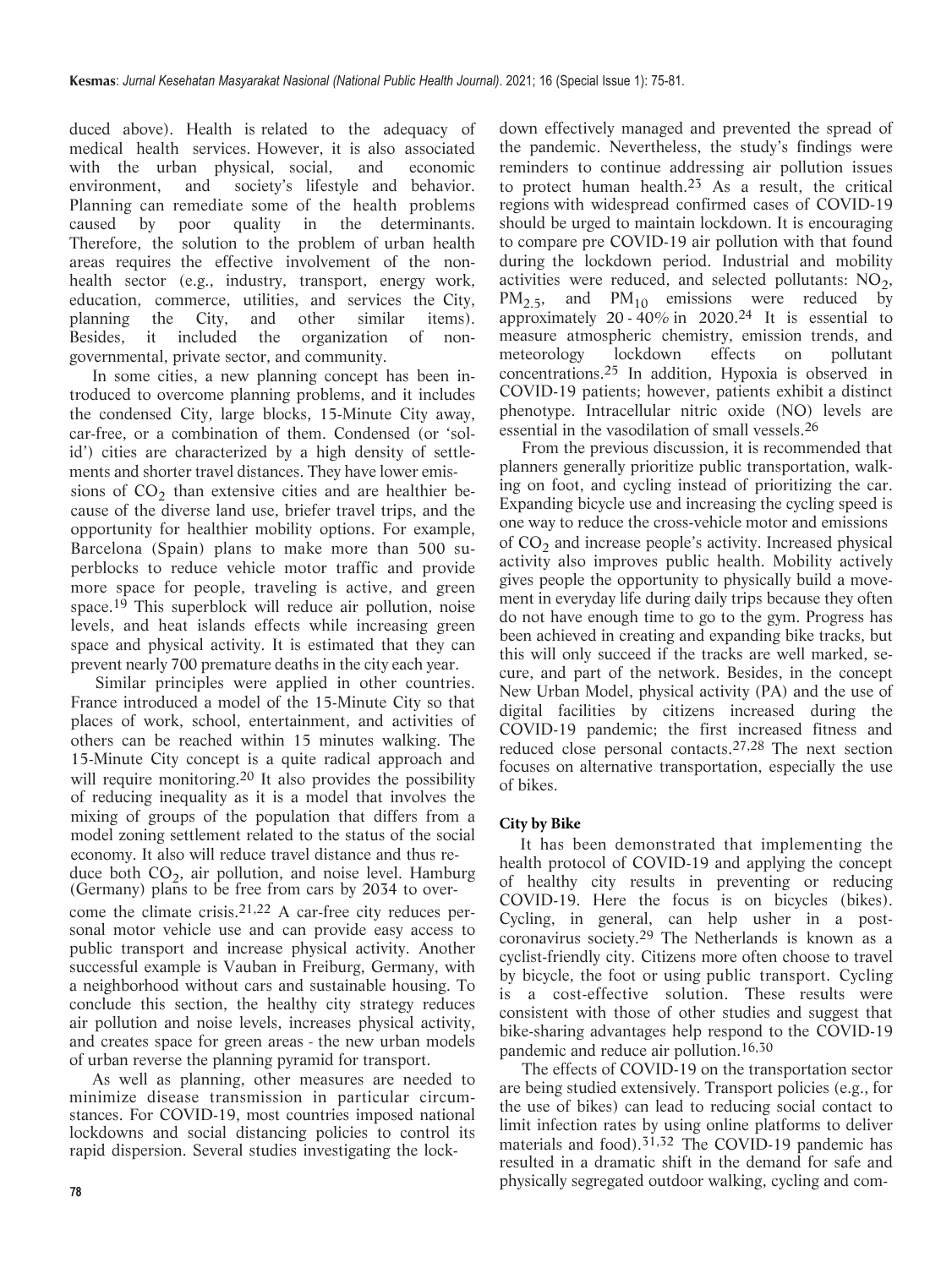merce spaces. Cities worldwide have responded by enacting various policies and programs aimed at addressing these changes.[33](#page-6-0) In Switzerland, cycling is increasing, especially if there is an increase in traffic congestion, and is becoming a habit.<sup>[34](#page-6-0)</sup> Bike-sharing can help respond to the COVID19 pandemic.<sup>30</sup> It has been found that the possibility of infection occurs in public transportation, so that, in a COVID-19 situation, bikes are a recommended alternative, if possible.[30,35](#page-6-0) There is a significant potential for e-bikes as a substitute for public transportation in post-pandemic cases. These findings can develop appropriate first policy interventions in future urban transport strategies to promote and strengthen bicycle sharing.[36,37](#page-6-0) The COVID-19 pandemic is revealed from the pattern of urban mobility. Green Europe offers a 'road map' of a comprehensive strategy that aims to create a more frugal European Union with power and sustainability and a great opportunity to make cities carbon neutral.[38](#page-6-0) As well, cities can be more habitable and healthier through better urban and transport planning.

More details about bikeways are provided in the following, with examples of implementation. One of the ways that can be taken is properly assigning tracks (bike lanes). The width of the bike track in Bangkok, Thailand, is about 1.4 meters. Hiking is given the color green with a picture of people riding bicycles on it. Bike tracks are explicitly made in between asphalt and pavement. The dividing lines for bikes use a separator colored yellow as high as 30 cm. In Singapore, through the Land and Transport Authority (LTA) body and several bodies, the Ministry of Transport organizes the City. It equipped it with bike tracks targeting the 700 km track bike that covers the entire country. Bicycle lanes in Singapore were made by reducing and managing the pedestrian footpath. In the settlement area, particular pathways come with signs mainly for cyclists. Some lines mark the park connector network (PCN) or network that can move from park to park and other city gardens. Each lane is equipped with manual directions to facilitate cyclists getting to the desired location. Singapore is widely equipped with areas for parking bicycles. The Netherlands is referred to as one of the cities most friendly to cyclists. Amsterdam was called a paradise for cyclists in the world. The development of bicycles took some time. Previously, after the second world war, the existence of bikes was eroded by cars. The Netherlands has started to implement the Woonerf system or share the joint road for a variety of users.[39](#page-6-0)

The Woonerf system is designed to slow the driver as cars, bicycles, and pedestrians share the same space. There is no special separator that limits bicycle lanes to motorized vehicles, only a white line, both of which are confined. Göttingen, Germany, is considered cyclistfriendly. Some regulations prohibit the honking (harassing) of cyclists by cars and motorcycles. The bike path in

the city is only about three meters wide. Typically, bike tracks were given a different color from the pedestrian lanes. In Germany, bike trails are not restricted to the City but may have intercity links. Bikes are safe and comfortable, and cyclists' facilities, including places to park bikes, are also reasonably plentiful.

Bike paths in Moscow, Russia, are similar to those in Singapore. The bicycle paths in Moscow, nicknamed a thousand parks, almost connect the entire City. One of them is in Gorky Park, in which the bike path can be connected to the metro or stations. Locating bike tracks on the pavement beside roadways eliminates the possibility of collision with vehicles such as cars or motorcycles. For additional safety, closed-circuit television (CCTV) constantly monitors every street corner in case there is a violation. There are many bicycle rental locations in Denmark. In the town, bike tracks are located on the right of the asphalt road. There is a bit of pavement between bike lanes and the road - highway. During busy times in Copenhagen, 62% of the population travels by bicycle to work or study. At each intersection, the bike path is colored blue. There are also traffic and other lights that are specifically for the bike. Electric bicycles are also allowed to use the bike tracks. Every building must have a bicycle park. The number of parked bicycles is not small as in Indonesia. There are dozens of bikes parked in buildings. Motor vehicle riders prioritize pedestrians, so this should minimize harm to walkers. Many bridges are reserved for the bike rider.

# **Strategyc Direction (Indonesia)**

All the concepts discussed above emphasize access to green space, which is essential for various reasons, including mental health, cognitive function, and hope for the future. Strategies are needed to create green spaces such as gardens and to introduce more vegetation in the streets. Where feasible, it needs to dig up the asphalt and plant many trees, which will reduce the urban heat effect, contribute to the absorption of  $CO<sub>2</sub>$ , and is a health benefit. The Jakarta Provincial Government is stepping up bike lanes to reduce traffic congestion and air pollution. A 200-kilometer build bicycle lane with a pattern of "35," i.e., every 5 meters of white-lined bicycle lanes, there will be a 3-meter-long green marking block. The comprehensive proposal of around sixty-two billion (IDR) is to construct an advanced bicycle path. Previously, Jakarta was also awarded the Sustainability Transportation Awards (STA). Jakarta was the first City in Southeast Asia to get the award in the area of transportation.<sup>40</sup>

# **Conclusion and Recommendation**

A healthy city strategy to manage the COVID-19 pandemic is a challenge and must cover planning and action. Healthy city concepts provide a multidisciplinary approach for involving people such as architects and city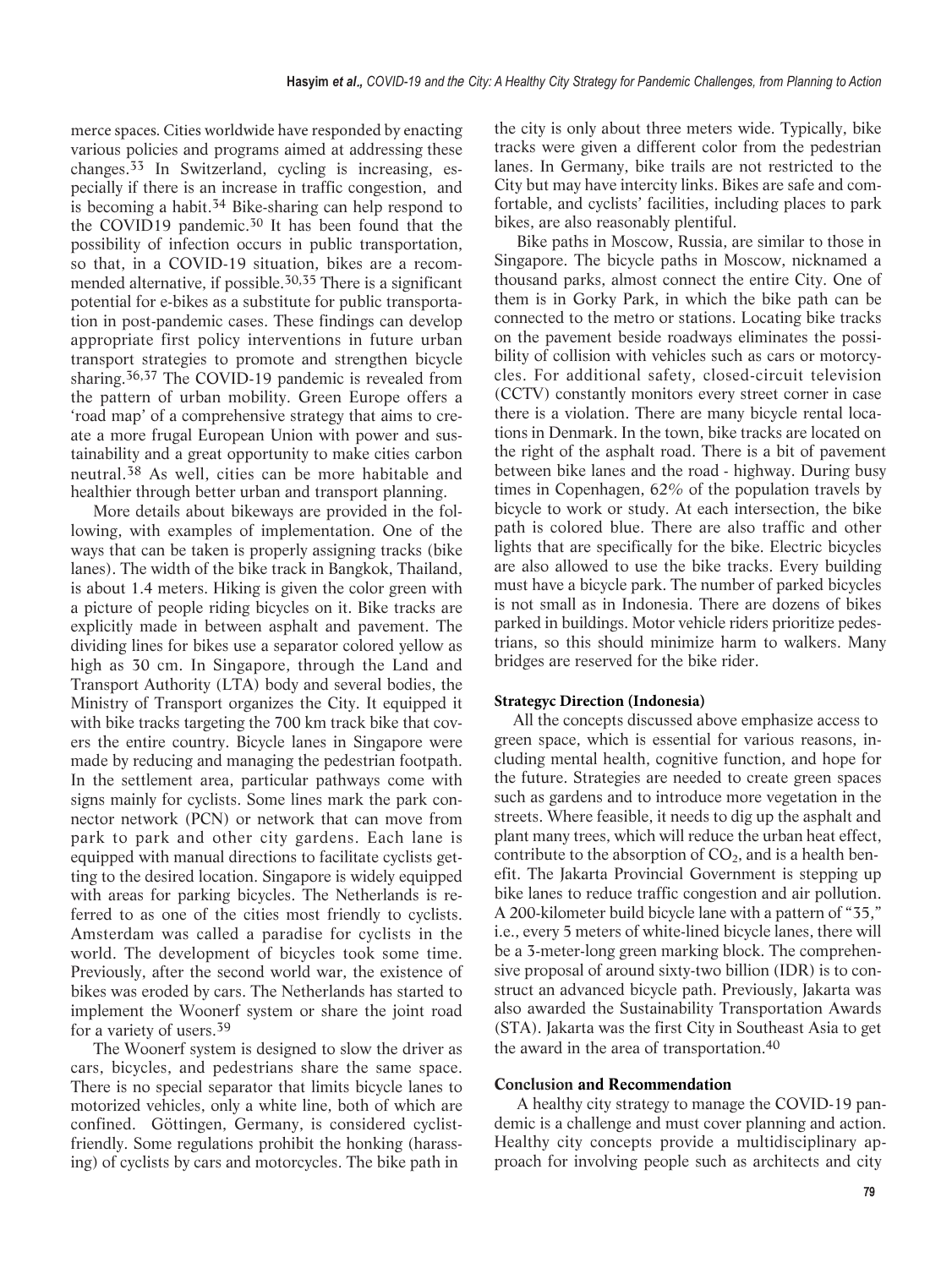<span id="page-5-0"></span>**Kesmas**: *Jurnal Kesehatan Masyarakat Nasional (National Public Health Journal)*. 2021; 16 (Special Issue 1): 75-81.

designers, decision-makers, public health experts, and local health authorities, promoting measures and procedures to transform the city into a healthier place, with more amenable neighborhoods during the COVID-19 pandemic. Some cities have introduced a New Urban Model that includes managing population density, green space, and transport. Planning for a car-free city that reduces air pollution will create a healthier environment. Promoting walking and outdoor exercise outdoor gym/outdoor exercise encourages safe physical activity and increases existing green space. Cycling is an inexpensive form of exercise and contributes to reducing pollution and improving physical, psychological, and social fitness/health to increase endurance necessary for the COVID-19 pandemic.

# **Abbreviations**

COVID-19: coronavirus disease 2019 caused by SARS-CoV-2; SARS-CoV-2: Severe Acute Respiratory Syndrome Coronavirus-2 previously provisionally named 2019 novel coronavirus or 2019-nCoV (Lai, Shih 2020); CCTV: closed-circuit television; EU: European Union countries; IDR: Indonesian Rupiah; LTA: Land and Transport Authority; Mer's: Middle East Respiratory Syndrome; PA: the physical activity; PM10: Particulate Matter of 10 Microns in diameter or smaller People-in-Monitoring; WHO: World Health Organization.

# **Ethics Approval and Consent to Participate**

Not applicable.

## **Competing Interest**

The authors declare no competing interests.

## **Availability of Data and Materials**

The authors have full access to all the data in the study and take responsibility for the data integrity.

## **Authors' Contribution**

HH conceived the study. HH and PD wrote the main manuscript text, and all authors contributed to interpreting the results. All authors read and approved the final manuscript.

## **Acknowledgment**

Not applicable.

# **References**

- 1. [Russell CD, Millar JE, Baillie JKJTL. Clinical evidence does not sup](https://pubmed.ncbi.nlm.nih.gov/32043983/)[port corticosteroid treatment for 2019-nCoV lung injury.](https://pubmed.ncbi.nlm.nih.gov/32043983/) [2020;395\(10223\):473-5.](https://pubmed.ncbi.nlm.nih.gov/32043983/)
- 2. [Motlagh A, Yamrali M, Azghandi S, Azadeh P, Vaezi M, Ashrafi F, et](https://pubmed.ncbi.nlm.nih.gov/32271599/) [al. COVID19 prevention & care; a cancer specific guideline.](https://pubmed.ncbi.nlm.nih.gov/32271599/)  $2020.23(4)0.255 - 64$
- 3. [Meters W. COVID-19 Coronavirus Pandemic 2021](https://www.worldometers.info/coronavirus/ ); 2021.
- 4. World Health Organization[. WHO Coronavirus \(COVID-19\)](https://covid19.who.int/) Dashboard 2021; 2021.
- 5. [Ferguson NM, Laydon D, Nedjati-Gilani G, Imai N, Ainslie K,](https://www.imperial.ac.uk/mrc-global-infectious-disease-analysis/covid-19/report-9-impact-of-npis-on-covid-19/) Baguelin [M, et al. Impact of non-pharmaceutical interventions \(NPIs\)](https://www.imperial.ac.uk/mrc-global-infectious-disease-analysis/covid-19/report-9-impact-of-npis-on-covid-19/) to reduce [COVID-19 mortality and healthcare demand. Imperial](https://www.imperial.ac.uk/mrc-global-infectious-disease-analysis/covid-19/report-9-impact-of-npis-on-covid-19/) College COVID-19 Response Team. 2020:20.
- 6. [Gupta D, Biswas D, Kabiraj PJG. COVID-19 outbreak and Urban dy](https://pubmed.ncbi.nlm.nih.gov/33678946/)namics: r[egional variations in India. 2021:1-19.](https://pubmed.ncbi.nlm.nih.gov/33678946/)
- 7. [Allaria C, Loubière S, Mosnier E, Monfardini E, Auquier P, Tinland A.](https://www.sciencedirect.com/science/article/pii/S235282732100104X) "Locked down outside": p[erception of hazard and health resources in](https://www.sciencedirect.com/science/article/pii/S235282732100104X) [COVID-19 epidemic context among homeless people. SSM -Population](https://www.sciencedirect.com/science/article/pii/S235282732100104X) Health. 2021;15:100829.
- 8. Galanis G, Hanieh A. [Incorporating social determinants of health in](https://www.sciencedirect.com/science/article/pii/S027795362100126X)to [modelling of COVID-19 and other infectious diseases: a baseline](https://www.sciencedirect.com/science/article/pii/S027795362100126X) [socio-economic compartmental model.](https://www.sciencedirect.com/science/article/pii/S027795362100126X) Social Science & Medicine. [2021;274:113794.](https://www.sciencedirect.com/science/article/pii/S027795362100126X)
- 9. [United Nations. 68% of the world population projected to live in ur](https://www.un.org/development/desa/en/news/population/2018-revision-of-world-urbanization-prospects.html)[ban areas by 2050, says UN 2018](https://www.un.org/development/desa/en/news/population/2018-revision-of-world-urbanization-prospects.html); 2018.
- 10. [Wu X, Nethery RC, Sabath BM, Braun D, Dominici F. Exposure to air](https://www.medrxiv.org/content/medrxiv/early/2020/04/27/2020.04.05.20054502.full.pdf) [pollution and COVID-19 mortality in the United States. J MedRxiv](https://www.medrxiv.org/content/medrxiv/early/2020/04/27/2020.04.05.20054502.full.pdf); [2020.](https://www.medrxiv.org/content/medrxiv/early/2020/04/27/2020.04.05.20054502.full.pdf)
- 11. [Rendana M, Komariah LN. The relationship between air pollutants](https://jurnal.ipb.ac.id/index.php/jpsl/article/view/34500) and COVID-19 cases and its implications for air quality in Jakarta, [Indonesia. Jurnal Pengelolaan Sumber](https://jurnal.ipb.ac.id/index.php/jpsl/article/view/34500) Daya Alam dan Lingkungan. [2021;11\(1\):93-100.](https://jurnal.ipb.ac.id/index.php/jpsl/article/view/34500)
- 12. [Moglia M, Frantzeskaki N, Newton P, Pineda-Pinto M, Witheridge J,](https://www.sciencedirect.com/science/article/pii/S2666165921000119) [Cook S, et al. Accelerating a green recovery of cities:](https://www.sciencedirect.com/science/article/pii/S2666165921000119) lessons from a [scoping review and a proposal for mission-oriented recovery towards](https://www.sciencedirect.com/science/article/pii/S2666165921000119) [post-pandemic urban resilience. Developments in the Built](https://www.sciencedirect.com/science/article/pii/S2666165921000119) [Environment. 2021;7:100052.](https://www.sciencedirect.com/science/article/pii/S2666165921000119)
- 13. [Useche SA, Esteban C, Alonso F, Montoro L. Are Latin American cy](https://www.sciencedirect.com/science/article/pii/S0001457520317358)[cling commuters "at risk"? A comparative study on cycling patterns,](https://www.sciencedirect.com/science/article/pii/S0001457520317358) [behaviors, and crashes with non-commuter cyclists. Accident Analysis](https://www.sciencedirect.com/science/article/pii/S0001457520317358) [& Prevention. 2021;150:105915.](https://www.sciencedirect.com/science/article/pii/S0001457520317358)
- 14. [Bibri SE. Data-driven smart sustainable cities of the future:](https://www.sciencedirect.com/science/article/pii/S266618882100006X) an evi[dence synthesis approach to a comprehensive state-of-the-art literature](https://www.sciencedirect.com/science/article/pii/S266618882100006X) [review. Sustainable Futures. 2021;3:100047.](https://www.sciencedirect.com/science/article/pii/S266618882100006X)
- 15. Anonymous. [The world's healthiest cities: Spotahome Cities](https://www.spotahome.com/healthiest-cities-world) Barcelona [Berlin Brussels Dublin London Madrid Milan Rome](https://www.spotahome.com/healthiest-cities-world) [Valencia](https://www.spotahome.com/healthiest-cities-world); 2021.
- 16. [Capolongo S, Rebecchi A, Buffoli M, Appolloni L, Signorelli C, Fara](https://www.ncbi.nlm.nih.gov/pmc/articles/PMC7569650/) [GM, et al. COVID-19 and Cities: from Urban Health strategies to the](https://www.ncbi.nlm.nih.gov/pmc/articles/PMC7569650/) [pandemic challenge. A Decalogue of Public Health](https://www.ncbi.nlm.nih.gov/pmc/articles/PMC7569650/) Opportunities. Acta [bio-medica : Atenei Parmensis. 2020;91\(2\):13-22.](https://www.ncbi.nlm.nih.gov/pmc/articles/PMC7569650/)
- 17. [Aliyu AA, Amadu L. Urbanization, cities, and health:](https://pubmed.ncbi.nlm.nih.gov/29063897) the challenges to [Nigeria - A review. Ann Afr Med. 2017;16\(4\):149-58.](https://pubmed.ncbi.nlm.nih.gov/29063897)
- 18. [Tonne C, Adair L, Adlakha D, Anguelovski I, Belesova K, Berger M, et](https://www.sciencedirect.com/science/article/pii/S0160412020321917) [al. Defining pathways to healthy sustainable urban development.](https://www.sciencedirect.com/science/article/pii/S0160412020321917) [Environment international. 2021;146:106236.](https://www.sciencedirect.com/science/article/pii/S0160412020321917)
- 19. [Roberts D. Barcelona wants to build 500 superblocks. Here's what it](https://www.vox.com/energy-and-environment/2019/4/9/18273894/barcelona-urban-planning-superblocks-poblenou) [learned from the first ones](https://www.vox.com/energy-and-environment/2019/4/9/18273894/barcelona-urban-planning-superblocks-poblenou). Vox Media, LLC.; 2019.
- 20. [Pozoukidou G, Chatziyiannaki Z. 15-Minute City:](https://www.mdpi.com/2071-1050/13/2/928) decomposing the New Urban p[lanning Eutopia. Sustainability. 2021;13\(2\):928.](https://www.mdpi.com/2071-1050/13/2/928)
- 21. [Nuwer R. Hamburg Plans to Become Car-Free By 2034 But should](https://www.smithsonianmag.com/smart-news/hamburg-plans-become-car-free-2034-180949780/) there really be zero cars? [Smithsonian Magazine; 2014.](https://www.smithsonianmag.com/smart-news/hamburg-plans-become-car-free-2034-180949780/)